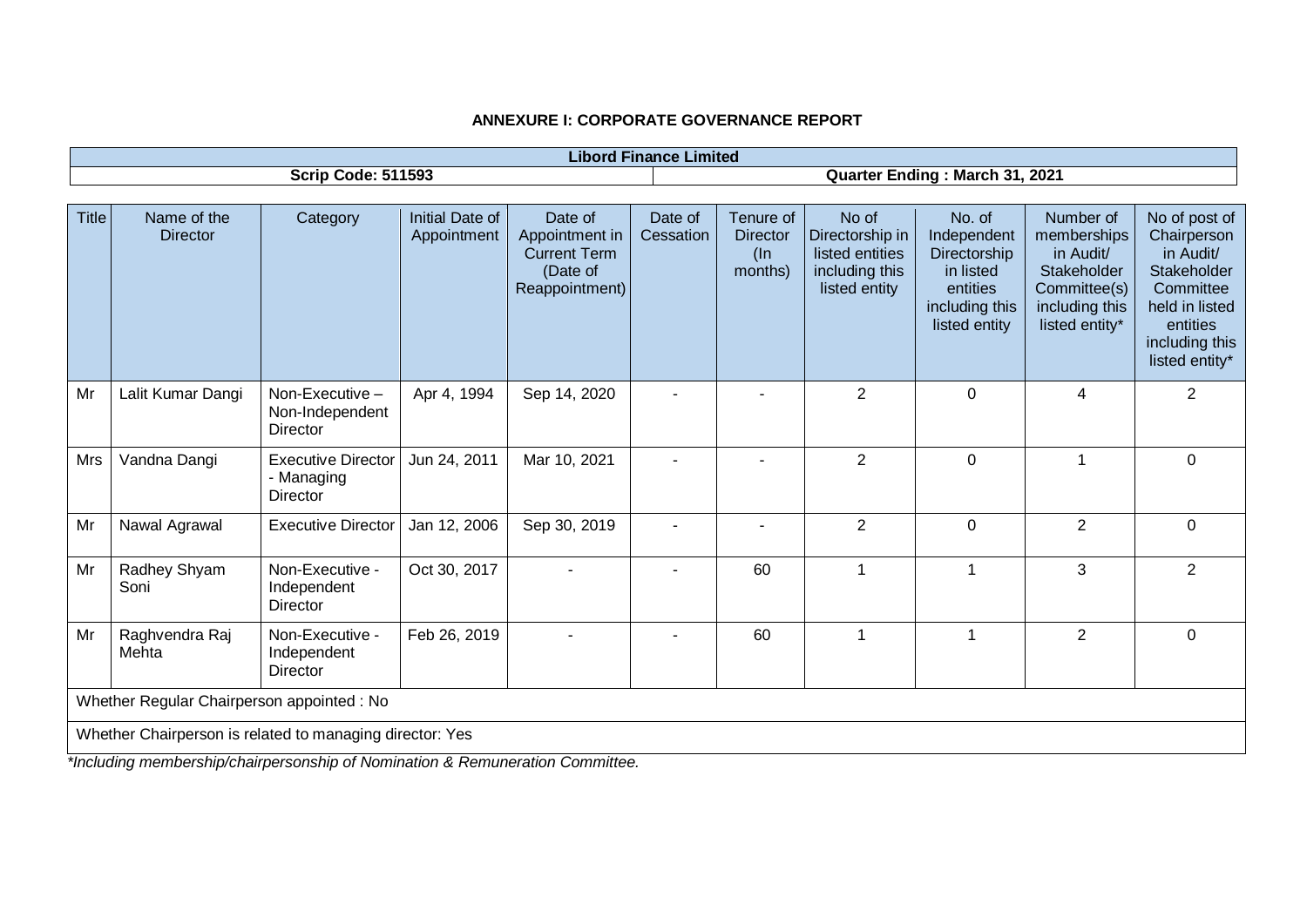| <b>Libord Finance Limited</b>                  |                                                             |  |                     |                          |  |  |
|------------------------------------------------|-------------------------------------------------------------|--|---------------------|--------------------------|--|--|
|                                                | <b>Scrip Code: 511593</b><br>Quarter Ending: March 31, 2021 |  |                     |                          |  |  |
|                                                |                                                             |  |                     |                          |  |  |
| <b>II. Composition of Committees</b>           |                                                             |  |                     |                          |  |  |
|                                                | <b>Audit Committee</b>                                      |  |                     |                          |  |  |
|                                                | Whether Regular Chairperson appointed: No                   |  |                     |                          |  |  |
| Name of Committee Members                      | Category                                                    |  | Date of Appointment | Date of Cessation        |  |  |
| Mr. Radhey Shyam Soni                          | Non-Executive - Independent Director, Chairperson           |  | Jan 31, 2018        | $\blacksquare$           |  |  |
| Mr. Lalit Kumar Dangi                          | Non-Executive - Non Independent Director, Member            |  | Jun 27, 2001        |                          |  |  |
| Mr. Raghvendra Raj Mehta                       | Non-Executive - Independent Director, Member                |  | May 27, 2019        |                          |  |  |
| <b>Nomination &amp; Remuneration Committee</b> |                                                             |  |                     |                          |  |  |
|                                                | Whether Regular Chairperson appointed: No                   |  |                     |                          |  |  |
| Name of Committee Members                      | Category                                                    |  | Date of Appointment | Date of Cessation        |  |  |
| Mr. Radhey Shyam Soni                          | Non-Executive - Independent Director, Chairperson           |  | Jan 22, 2018        |                          |  |  |
| Mr. Lalit Kumar Dangi                          | Non-Executive - Non Independent Director, Member            |  | Jun 27, 2001        |                          |  |  |
| Mr. Raghvendra Raj Mehta                       | Non-Executive - Independent Director, Member                |  | Aug 14, 2019        | $\overline{\phantom{a}}$ |  |  |
|                                                | <b>Stakeholder's Relationship Committee</b>                 |  |                     |                          |  |  |
|                                                | Whether Regular Chairperson appointed: No                   |  |                     |                          |  |  |
| Name of Committee Members                      | Category                                                    |  | Date of Appointment | Date of Cessation        |  |  |
| Mr. Lalit Kumar Dangi                          | Non-Executive - Non Independent Director, Chairperson       |  | Dec 10, 2015        |                          |  |  |
| Mr. Nawal Agrawal                              | <b>Executive Director, Member</b>                           |  | Dec 10, 2015        |                          |  |  |
| Mr. Radhey Shyam Soni                          | Non-Executive - Independent Director, Member                |  | Apr 1, 2019         |                          |  |  |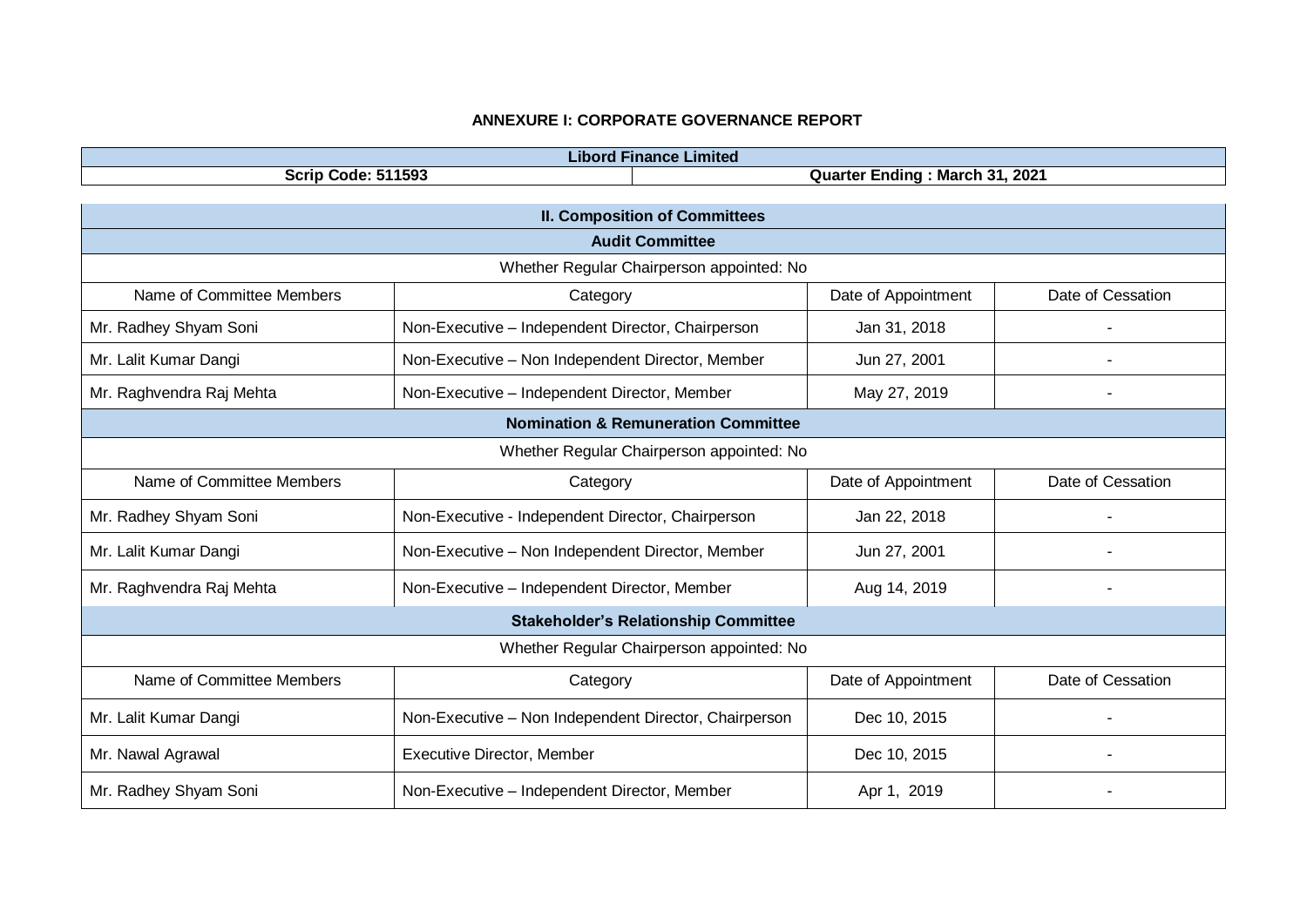| .<br><b>Finance</b><br>Libord - | Limited                                             |
|---------------------------------|-----------------------------------------------------|
| : 511593<br>Scrip<br>Code:      | - 24<br>2021<br>…Marc <i>r</i><br>Quarter<br>-ndinc |

| <b>III. Meeting of Board of Directors</b> |                             |                     |                     |                              |                          |  |  |
|-------------------------------------------|-----------------------------|---------------------|---------------------|------------------------------|--------------------------|--|--|
| Date(s) of Meeting (if any)               | Date(s) of Meeting (if any) | Whether requirement | Number of Directors | Number of                    | Maximum gap between any  |  |  |
| in the previous quarter                   | in the relevant quarter     | of Quorum met       | present             | <b>Independent Directors</b> | two consecutive meetings |  |  |
|                                           |                             |                     |                     | present                      | (in number of days)      |  |  |
| Nov 11, 2020                              |                             | Yes                 |                     |                              | 92                       |  |  |
|                                           | Jan 21, 2021                | Yes                 |                     |                              | 70                       |  |  |

| <b>IV. Meeting of Committees</b>           |                                                                      |                                            |                                          |                                                         |                                                                   |                                                                                  |  |
|--------------------------------------------|----------------------------------------------------------------------|--------------------------------------------|------------------------------------------|---------------------------------------------------------|-------------------------------------------------------------------|----------------------------------------------------------------------------------|--|
| Name of Committee                          | Date(s) of<br>meeting of the<br>committee in the<br>relevant quarter | Whether<br>requirement<br>of Quorum<br>met | Number of<br><b>Directors</b><br>present | Number of<br>Independent<br><b>Directors</b><br>present | Date(s) of meeting of<br>the committee in the<br>previous quarter | Maximum gap<br>between any two<br>consecutive<br>meetings<br>(in number of days) |  |
| <b>Audit Committee</b>                     |                                                                      | Yes                                        |                                          |                                                         | Nov 11, 2020                                                      | 92                                                                               |  |
| <b>Stakeholders Relationship Committee</b> | Jan 21, 2021                                                         | Yes                                        |                                          |                                                         |                                                                   | 70                                                                               |  |
| Nomination & Remuneration Committee        | Jan 21, 2021                                                         | Yes                                        |                                          |                                                         |                                                                   |                                                                                  |  |
| <b>Audit Committee</b>                     | Jan 21, 2021                                                         | Yes                                        |                                          |                                                         |                                                                   |                                                                                  |  |

| <b>V. Related Party Transactions</b>                                  |                   |                                   |  |  |  |
|-----------------------------------------------------------------------|-------------------|-----------------------------------|--|--|--|
| Subject                                                               | Compliance status | If status is "No" details of non- |  |  |  |
|                                                                       | (Yes/No/NA)       | compliance                        |  |  |  |
| Whether prior approval of audit committee obtained                    | Yes               |                                   |  |  |  |
| Whether shareholder approval obtained for material RPT                | NA                |                                   |  |  |  |
| Whether details of RPT entered into pursuant to omnibus approval have | ΝA                |                                   |  |  |  |
| been reviewed by Audit Committee                                      |                   |                                   |  |  |  |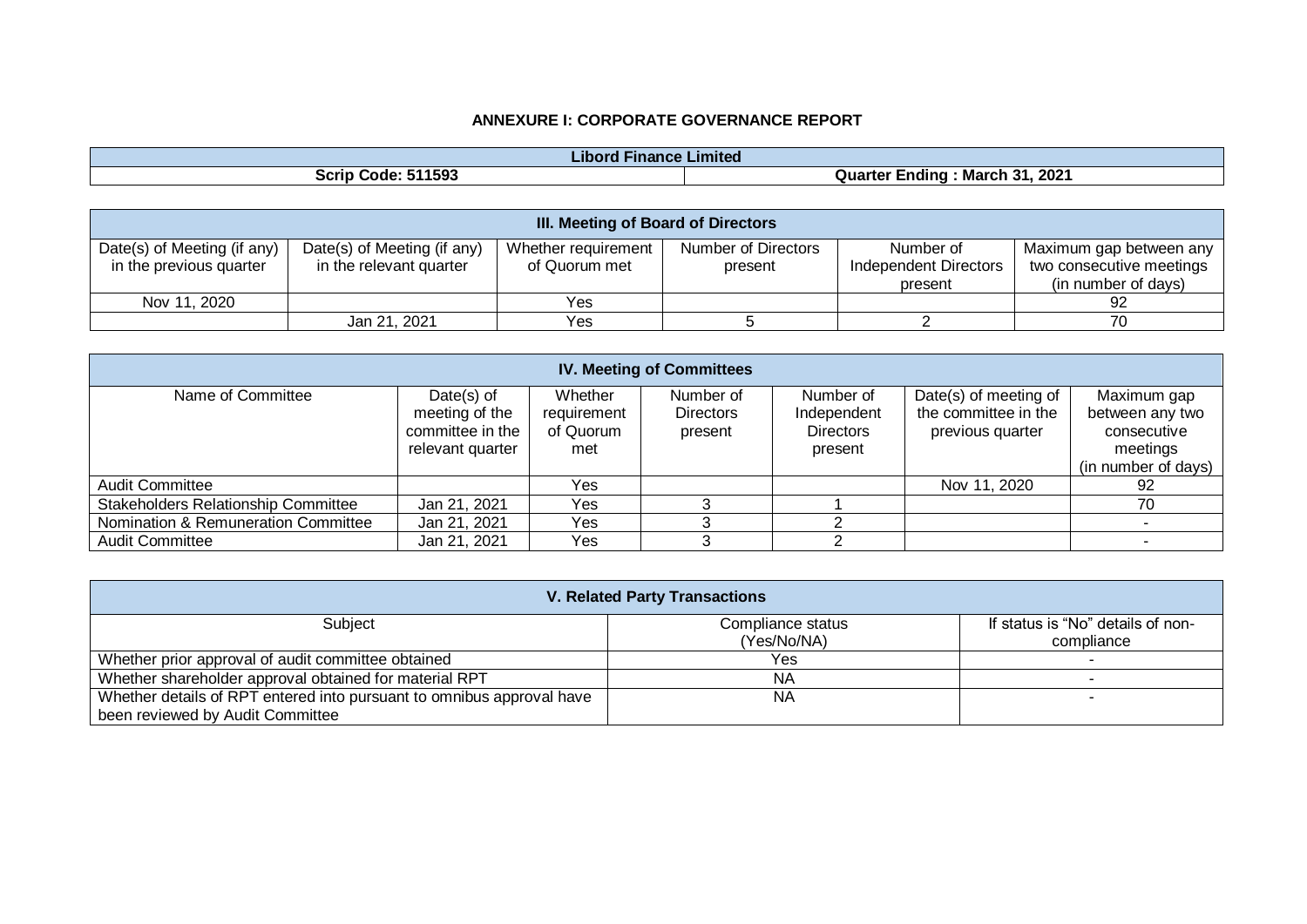| --<br>Limited<br><b>Finance</b><br>HDOIO |                                                             |  |  |  |
|------------------------------------------|-------------------------------------------------------------|--|--|--|
| 511593<br>Scrip<br>Code:<br>.            | 2021<br>- -<br><b>Provide</b><br>Quarter<br>March<br>:ndına |  |  |  |

|                | <b>VI. Affirmations</b>                                                                                                                                                                    |                          |  |  |  |
|----------------|--------------------------------------------------------------------------------------------------------------------------------------------------------------------------------------------|--------------------------|--|--|--|
| Sr.            | <b>Subject</b>                                                                                                                                                                             | <b>Compliance Status</b> |  |  |  |
| $\mathbf{1}$ . | The composition of board of directors is in terms of SEBI (Listing Obligations and Disclosure Requirements) Regulations, 2015                                                              | Yes                      |  |  |  |
| 2.             | The composition of audit committee is in terms of SEBI (Listing Obligations and Disclosure Requirements) Regulations, 2015                                                                 | Yes                      |  |  |  |
| 3.             | The composition of the nomination and remuneration committee is in terms of SEBI (Listing Obligations and Disclosure<br>Requirements) Regulations, 2015                                    | Yes                      |  |  |  |
| 4.             | The composition of the stakeholders relationship committee is in terms of SEBI (Listing Obligations and Disclosure Requirements)<br>Regulations, 2015                                      | Yes                      |  |  |  |
| 5.             | The composition of the risk management committee is in terms of SEBI (Listing Obligations and Disclosure Requirements)<br>Regulations, 2015                                                | <b>NA</b>                |  |  |  |
| 6.             | The committee members have been made aware of their powers, role and responsibilities as specified in of SEBI (Listing)<br>Obligations and Disclosure Requirements) Regulations, 2015      | Yes                      |  |  |  |
| 7.             | The meetings of the board of directors and the above committees have been conducted in the manner as specified SEBI<br>(Listing Obligations and Disclosure Requirements) Regulations, 2015 | Yes                      |  |  |  |
| 8.             | This report and/or the report submitted in the previous quarter has been placed before board of directors                                                                                  | Yes                      |  |  |  |
|                | <b>For Libord Finance Limited</b>                                                                                                                                                          |                          |  |  |  |
|                |                                                                                                                                                                                            | Sd/-                     |  |  |  |
|                | Lakhan Dargad<br><b>Company Secretary &amp; Compliance Officer</b>                                                                                                                         |                          |  |  |  |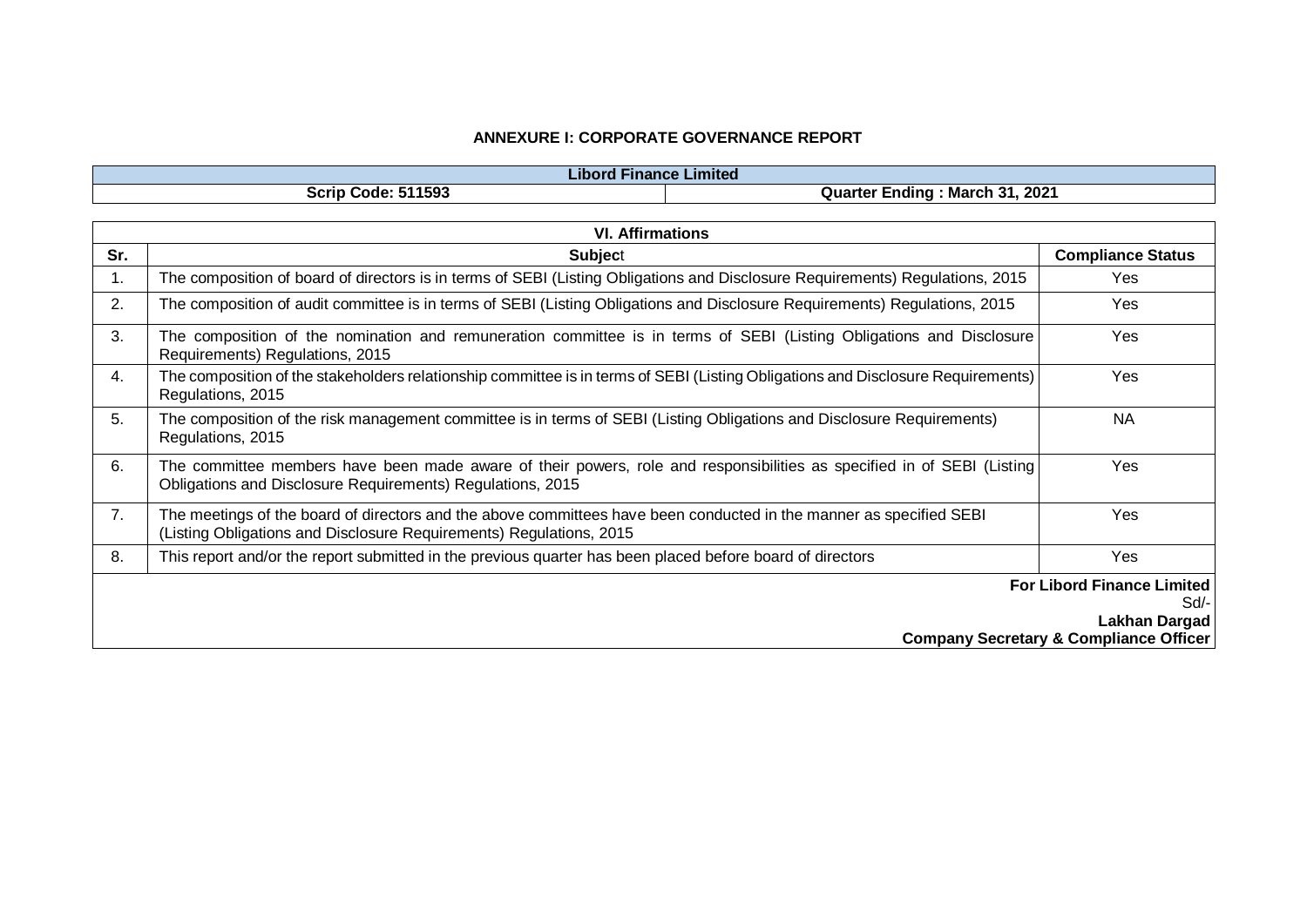|                | <b>Libord Finance Limited</b>                                                                                                                                                            |                                    |
|----------------|------------------------------------------------------------------------------------------------------------------------------------------------------------------------------------------|------------------------------------|
|                | Scrip Code: 511593<br>Quarter Ending: March 31, 2021                                                                                                                                     |                                    |
|                |                                                                                                                                                                                          |                                    |
| I.             | Disclosure on website in terms of Listing Regulations                                                                                                                                    |                                    |
| Sr.            | Item                                                                                                                                                                                     | <b>Compliance</b><br><b>Status</b> |
|                | As per regulation 46(2) of the LODR                                                                                                                                                      |                                    |
| $\mathbf{1}$ . | Details of business                                                                                                                                                                      | Yes                                |
| 2.             | Terms and conditions of appointment of independent directors                                                                                                                             | Yes                                |
| 3.             | Composition of various committees of board of directors                                                                                                                                  | Yes                                |
| 4.             | Code of conduct of board of directors and senior management personnel                                                                                                                    | Yes                                |
| 5.             | Details of establishment of vigil mechanism or whistle blower policy                                                                                                                     | Yes                                |
| 6.             | Criteria of making payments to non-executive directors                                                                                                                                   | Yes                                |
| 7.             | Policy on dealing with related party transactions                                                                                                                                        | Yes                                |
| 8.             | Policy for determining material subsidiaries                                                                                                                                             | <b>NA</b>                          |
| 9.             | Details of familiarization programmes imparted to independent directors                                                                                                                  | Yes                                |
| 10.            | Contact information of the designated officials of the listed entity who are responsible for assisting and handling investor grievances                                                  | <b>Yes</b>                         |
| 11.            | Email address for grievance redressal and other relevant details                                                                                                                         | Yes                                |
| 12.            | <b>Financial results</b>                                                                                                                                                                 | Yes                                |
| 13.            | Shareholding pattern                                                                                                                                                                     | Yes                                |
| 14.            | Details of agreements entered into with the media companies and/or their associates                                                                                                      | Yes                                |
| 15.            | Schedule of analyst or institutional investor meet and presentations made by the listed entity to analyst or institutional investors<br>simultaneously with submission to stock exchange | <b>NA</b>                          |
| 16.            | New name and the old name of the listed entity                                                                                                                                           | <b>NA</b>                          |
| 17.            | Advertisements as per regulation 47(1)                                                                                                                                                   | Yes                                |
| 18.            | Credit rating or revision in credit rating obtained                                                                                                                                      | <b>NA</b>                          |
| 19.            | Separate audited financial statements of each subsidiary of the listed entity in respect of a relevant financial year                                                                    | <b>NA</b>                          |
| 20.            | Whether the company has provided information under separate section on its website as per Regulation 46 (2)                                                                              | Yes                                |
| 21.            | Materiality Policy as per Regulation 30                                                                                                                                                  | Yes                                |
| 22.            | Dividend Distribution Policy as per Regulation 43A (as applicable)                                                                                                                       | <b>NA</b>                          |
| 23.            | It is certified that these contents on the website of the listed entity are correct                                                                                                      | Yes                                |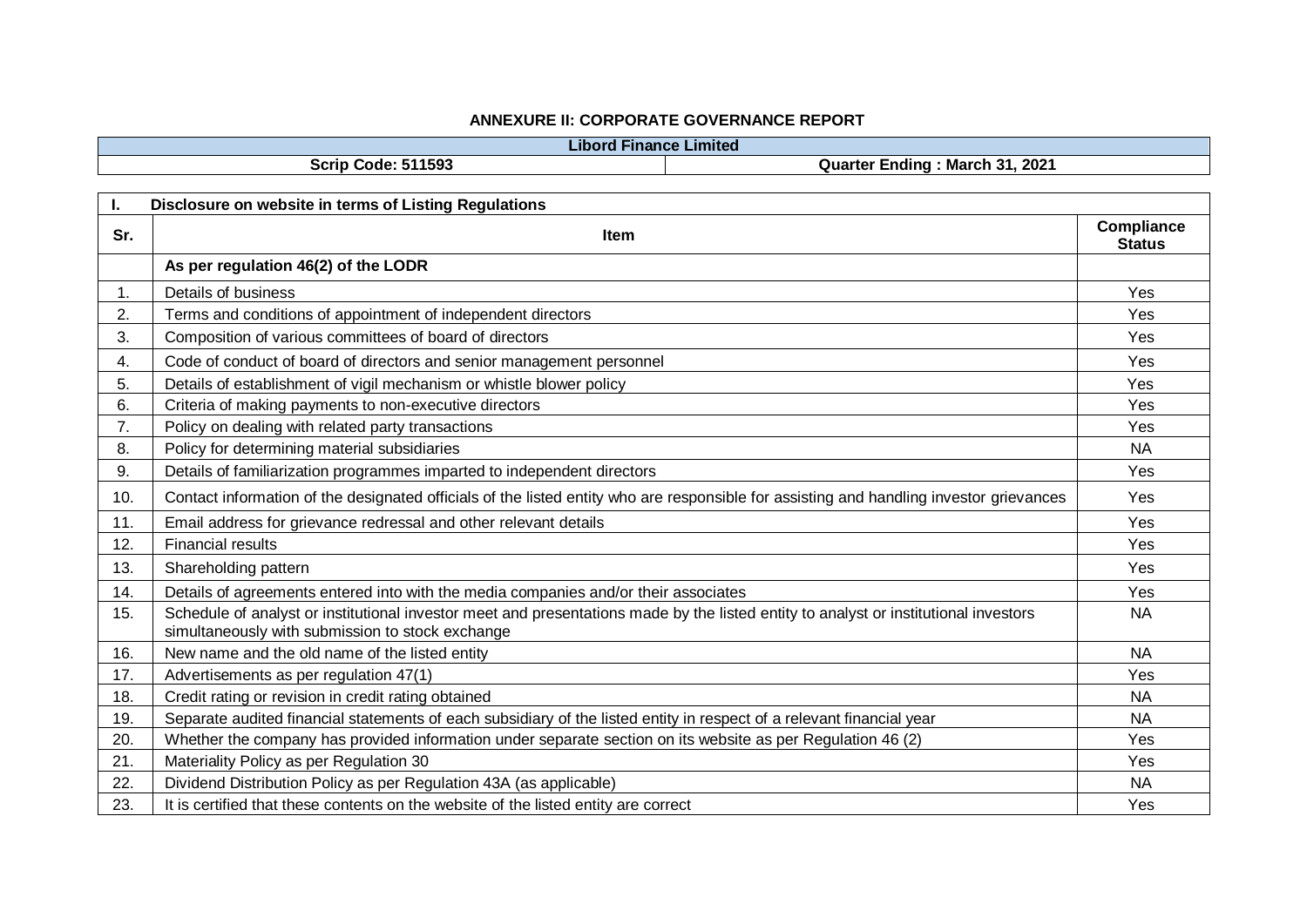|     | <b>Libord Finance Limited</b>                                                                                        |  |                                |                                    |  |  |
|-----|----------------------------------------------------------------------------------------------------------------------|--|--------------------------------|------------------------------------|--|--|
|     | <b>Scrip Code: 511593</b>                                                                                            |  | Quarter Ending: March 31, 2021 |                                    |  |  |
|     |                                                                                                                      |  |                                |                                    |  |  |
| П.  | <b>Annual Affirmations</b>                                                                                           |  |                                |                                    |  |  |
| Sr. | <b>Subject</b>                                                                                                       |  | <b>Regulation Number</b>       | <b>Compliance</b><br><b>Status</b> |  |  |
| 1.  | Independent director(s) have been appointed in terms of specified criteria of 'independence' and/or<br>'eligibility' |  | $16(1)(b)$ & $25(6)$           | Yes                                |  |  |
| 2.  | Board composition                                                                                                    |  | 17(1), 17(1A) & 17(1B)         | Yes                                |  |  |
| 3.  | Meeting of Board of directors                                                                                        |  | 17(2)                          | Yes                                |  |  |
| 4.  | Quorum of Board meeting                                                                                              |  | 17(2A)                         | Yes                                |  |  |
| 5.  | Review of Compliance Reports                                                                                         |  | 17(3)                          | Yes                                |  |  |
| 6.  | Plans for orderly succession for appointments                                                                        |  | 17(4)                          | Yes                                |  |  |
| 7.  | Code of Conduct                                                                                                      |  | 17(5)                          | Yes                                |  |  |
| 8.  | Fees/compensation                                                                                                    |  | 17(6)                          | <b>NA</b>                          |  |  |
| 9.  | Minimum Information                                                                                                  |  | 17(7)                          | Yes                                |  |  |
| 10. | <b>Compliance Certificate</b>                                                                                        |  | 17(8)                          | Yes                                |  |  |
| 11. | Risk Assessment & Management                                                                                         |  | 17(9)                          | Yes                                |  |  |
| 12. | Performance Evaluation of Independent Directors                                                                      |  | 17(10)                         | Yes                                |  |  |
| 13. | Recommendation of Board                                                                                              |  | 17(11)                         | Yes                                |  |  |
| 14. | Maximum number of Directorships                                                                                      |  | <b>17A</b>                     | Yes                                |  |  |
| 15. | <b>Composition of Audit Committee</b>                                                                                |  | 18(1)                          | Yes                                |  |  |
| 16. | Meeting of Audit Committee                                                                                           |  | 18(2)                          | Yes                                |  |  |
| 17. | Composition of nomination & remuneration committee                                                                   |  | $19(1)$ & (2)                  | Yes                                |  |  |
| 18. | Quorum of Nomination and Remuneration Committee meeting                                                              |  | 19(2A)                         | Yes                                |  |  |
| 19. | Meeting of Nomination and Remuneration Committee                                                                     |  | 19(3A)                         | Yes                                |  |  |
| 20. | Composition of Stakeholder Relationship Committee                                                                    |  | 20(1), 20(2) & 20(3)           | Yes                                |  |  |
| 21. | Meeting of Stakeholders Relationship Committee                                                                       |  | 20(3A)                         | Yes                                |  |  |
| 22. | Composition and role of risk management committee                                                                    |  | 21(1), (2), (3), (4)           | <b>NA</b>                          |  |  |
| 23. | Meeting of Risk Management Committee                                                                                 |  | 21(3A)                         | <b>NA</b>                          |  |  |
| 24. | Vigil Mechanism                                                                                                      |  | 22                             | Yes                                |  |  |